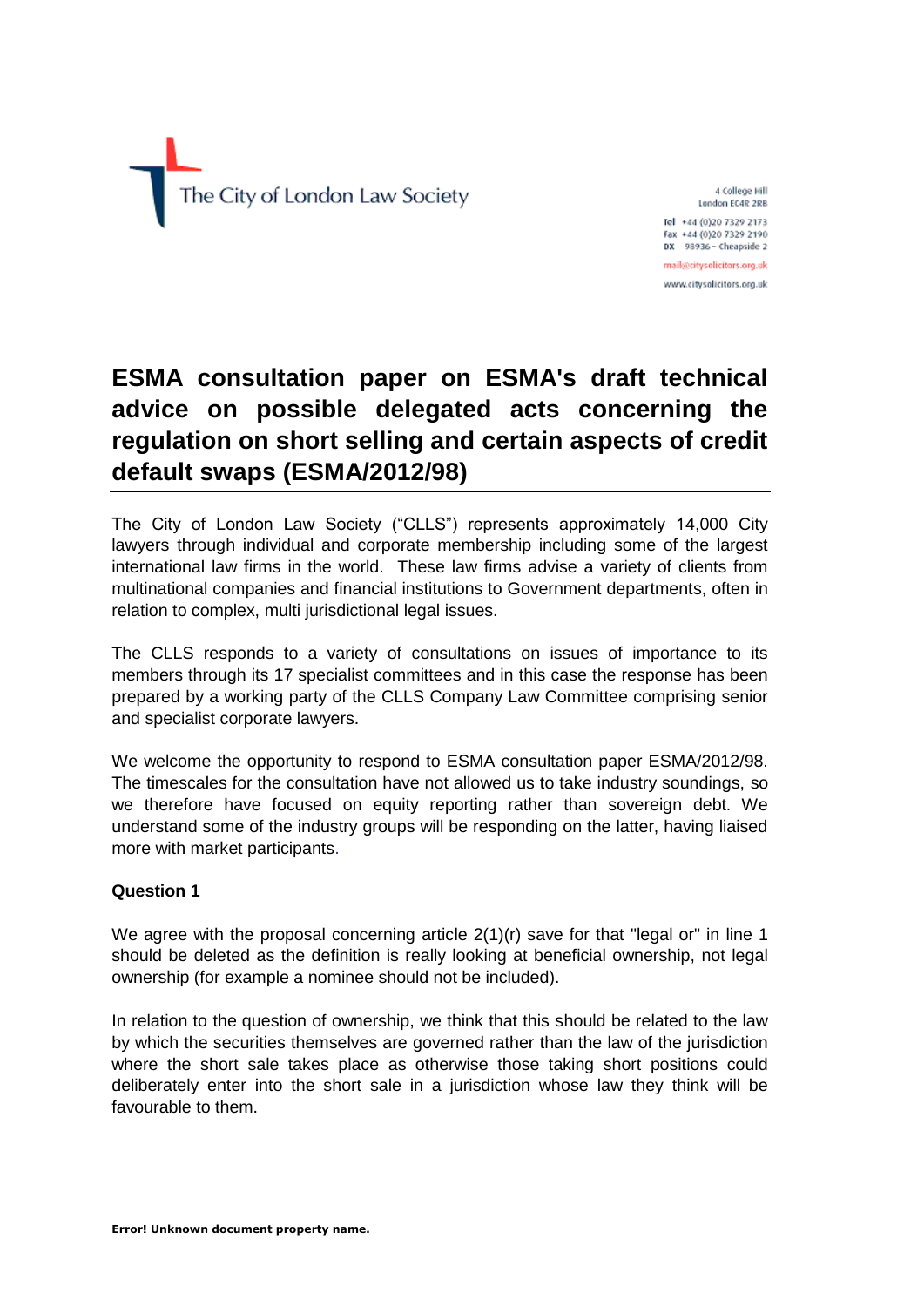# **Question 2**

We are not aware of any other cases which need to be excluded from the definition of short sale.

## **Question 3**

We are not aware of any other definitions which need further clarification.

## **Question 4**

We agree with the proposal on "holding" for the purposes of determining a long position save that instead of the wording "without having ownership, having a legally enforceable claim to be transferred ownership…" we suggest "without having ownership, having an entitlement to acquire, on his own initiative alone, under a formal agreement…". The reason for this change is so as to make it clear that a call option would be covered – a legally enforceable claim is not entirely clear because until service of the option exercise notice, it is not legally enforceable. (The alternative wording we have suggested comes from article 13(1) of the Transparency Directive).

## **Question 5**

No, we do not have any suggestions on possible further criteria to describe the holding of a share/sovereign debt.

#### **Question 6**

We agree with the proposal for calculating long positions and short positions save as follows:

- 1. in relation to "long positions", there is a sub-heading "complex derivatives". We think that all derivatives should be covered and therefore suggest that "CFDs" is substituted for "complex derivatives". There is no reason why simple derivatives should not also be covered; the word "complex" implies that simple derivatives would not amount to a long position.
- 2. under "long positions", it is stated that "instruments that give rise to a claim to shares not in issue should not be taken into account as long positions when calculating a net short position. In particular, subscription rights, convertible bonds and other comparable instruments are not long positions…". An equivalent statement should be made in relation to short positions. It would be illogical to exclude subscription rights and convertible bonds (or similar rights over unissued shares) from long positions, but not to exclude them from short positions.

#### **Questions 7-11**

These relate to sovereign debt and we are not commenting on these questions.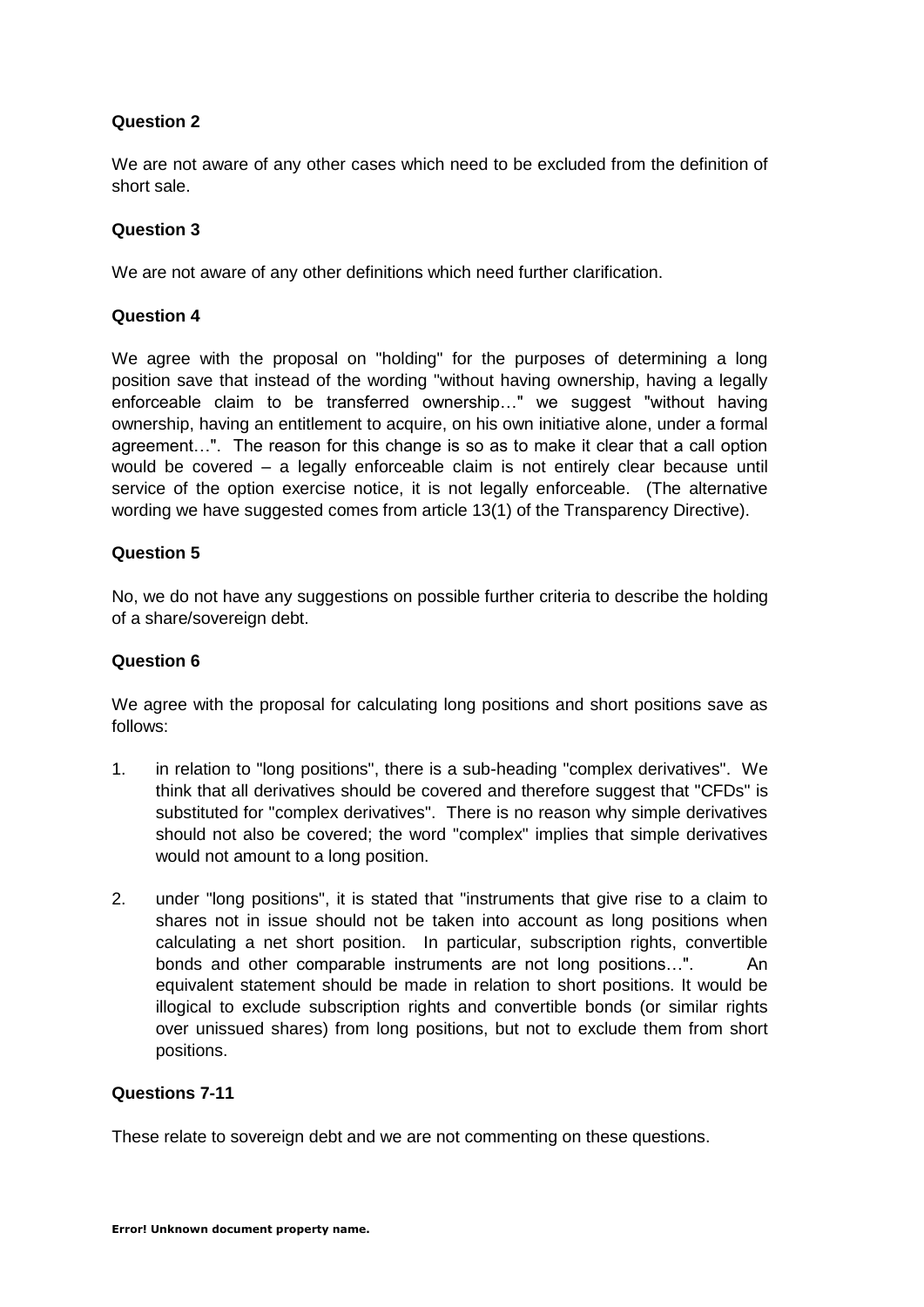# **Question 12**

We agree that it is appropriate that the "delta-adjusted method" be used for calculation.

## **Question 13**

We make no comment on the calculation, save that we consider that there should be some *de minimis* level below which financial advantage achieved through baskets need not be calculated. We think the UK Disclosure and Transparency Rules provide a good template for this (DTR 5.3.3(2)(c)).

## **Question 14**

We make no comment on additional methods of calculation.

## **Question 15 and 16**

These relate to sovereign debt and we are not commenting on these questions.

## **Question 17**

We are not commenting on the provisions relating to fund management. In relation to the provisions relating to groups, we consider them to be extremely complicated in implementation and, once published, interpretation. We question whether the requirement to categorise by Decision Makers and by Investment Strategies is workable in practice. We recognise that ESMA welcomes the views of market participants before it makes a final determination, and we would urge it to explore this position more fully. We believe a much simpler structure, where all legal entities in a group have to aggregate and only one disclosure is made for the entire group, is preferable (subject to the potential for disaggregation where merited and practicable).

In paragraph 3 (b) of the draft advice, ESMA states that funds should be aggregate where the "same investment strategy" is pursued. We query how you would determine whether funds have the "same" strategy. How small a difference would stop them being the "same"?

#### **Question 18**

We think that most groups would find it easier to stick to the article 2(1)(f) of the Transparency Directive definition (i.e. alternative 2) since that will already be used for reporting purposes.

Alternative 1 is too vague in that an entity that is equity accounting for an investment would "incorporate in its balance sheet the gains and losses of one or more single entities that belong to it". To make alternative 1 clearer if it was preferred, one would need to incorporate the concept of full consolidation i.e. exclude entities that are subject to proportional consolidation or equity accounting. Under alternative 1 as amended therefore one would refer to an undertaking "and all other undertakings whose results are fully consolidated".